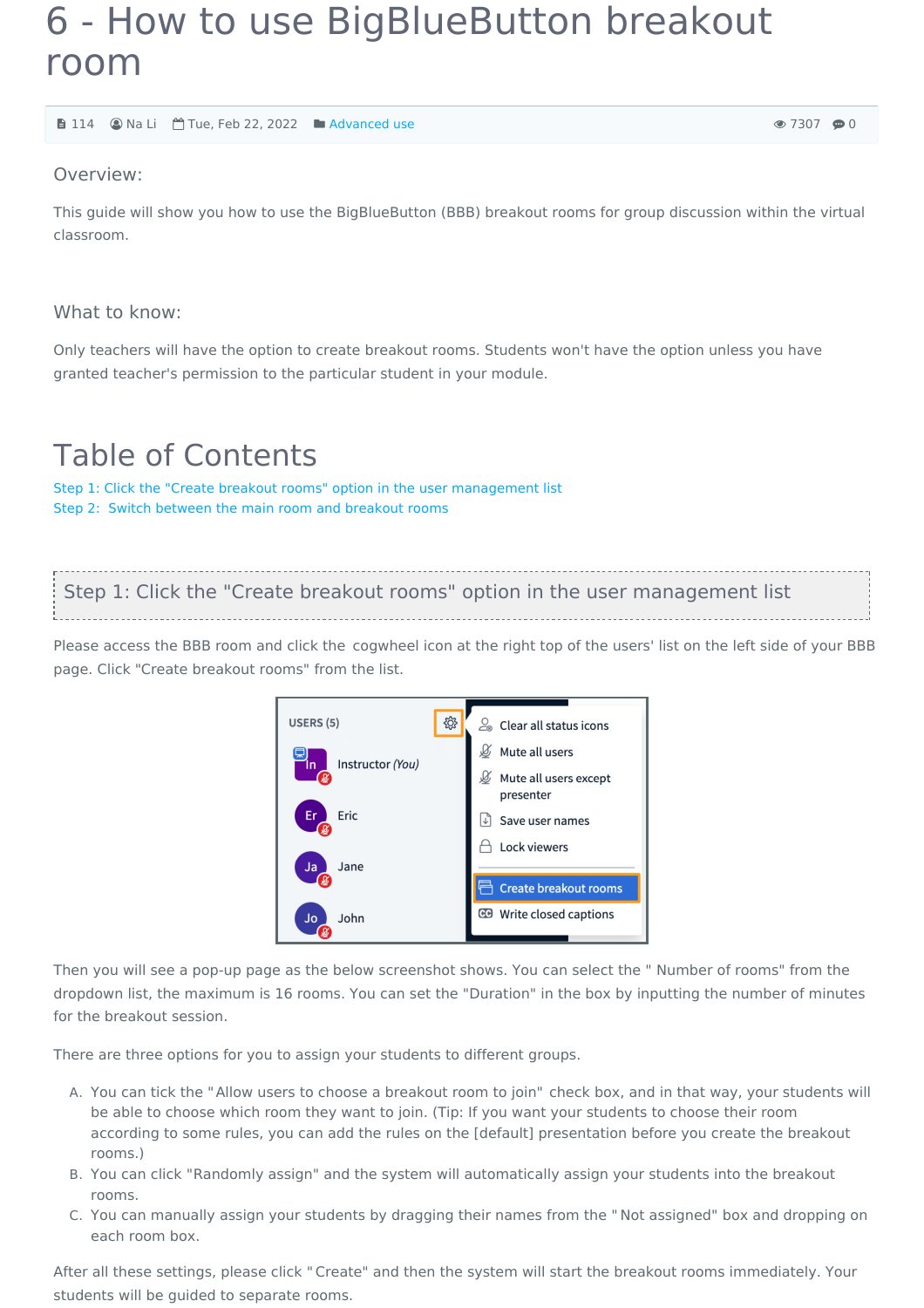|                         | <b>Breakout Rooms</b><br>Cancel<br><b>Create</b>                                                      |
|-------------------------|-------------------------------------------------------------------------------------------------------|
|                         | Complete the steps below to create rooms in your session, To add participants to a room.              |
|                         | Number of rooms<br>Duration (minutes)<br>÷<br>2<br>$^{(+)}$<br>$(-)$<br><b>Randomly assign</b>        |
| $\overline{\mathbf{2}}$ | Allow users to choose a breakout room to join<br>3<br>Room 1<br>Room <sub>2</sub><br>Not assigned (5) |
|                         | Instructor<br>Jane                                                                                    |
| 5                       | John<br>Sarah<br>Eric                                                                                 |
|                         |                                                                                                       |
|                         | 6                                                                                                     |

#### Student's view for option A:

| Choose a Breakout Room to join                                                  |              |  |
|---------------------------------------------------------------------------------|--------------|--|
| Fred's Room (Room - 2)                                                          | $\mathbf{v}$ |  |
|                                                                                 |              |  |
|                                                                                 |              |  |
| By accepting, you will automatically leave the audio and the video conferences. |              |  |
|                                                                                 |              |  |
| <b>Join Session</b>                                                             |              |  |

### Student's view for options B & C:

| Join breakout room | Close | Γĩ<br>Join room |
|--------------------|-------|-----------------|
|                    |       |                 |

## <span id="page-1-0"></span>Step 2: Switch between the main room and breakout rooms

As a teacher, you will stay at the main room page, if you want to join the students in the breakout rooms, you can click "Breakout Rooms" on the left menu, and then you can see all the breakout rooms. You can click " Join room" to access the breakout room and join the students.